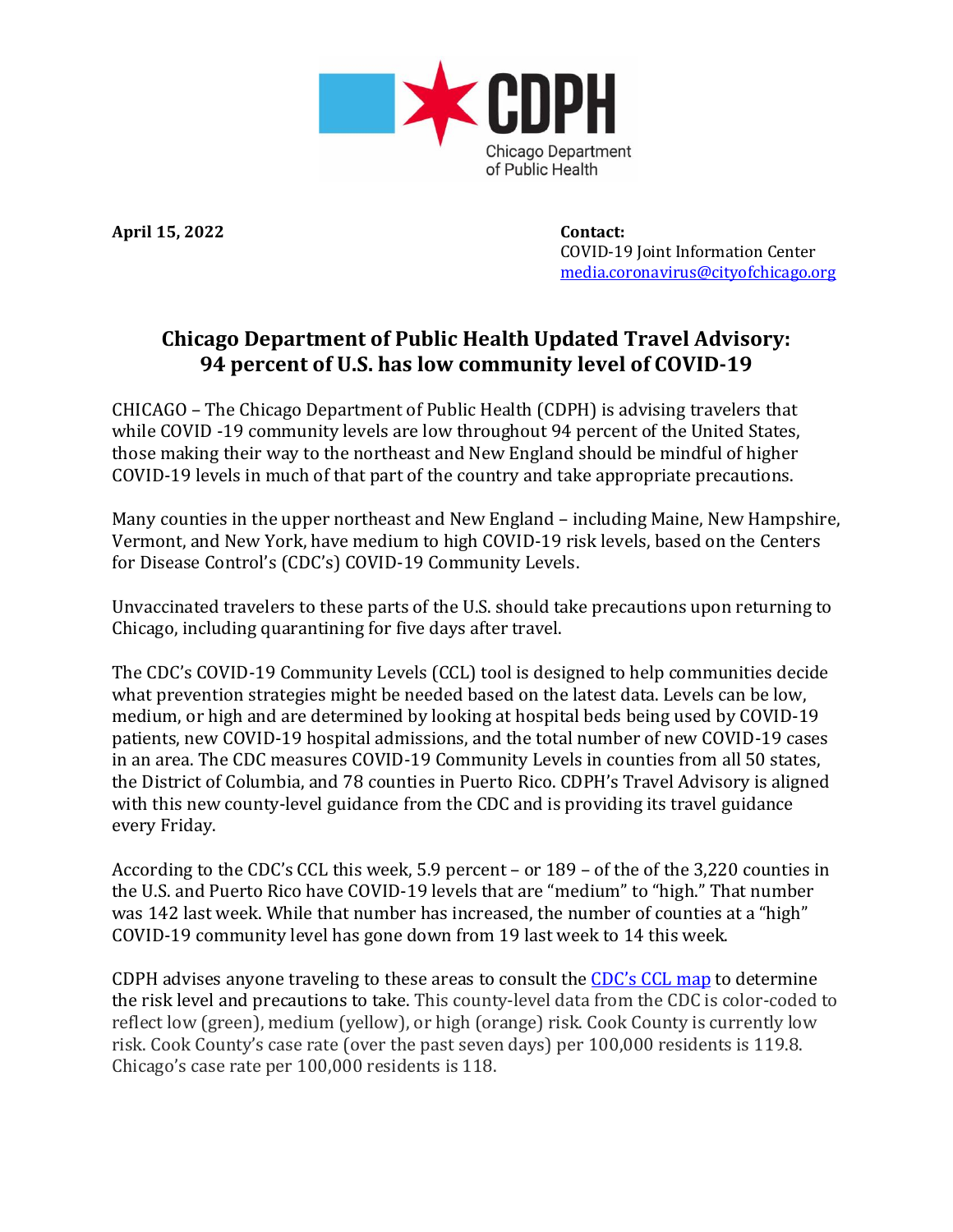| Level  | <b>Total</b>          | Percent | % Point       |
|--------|-----------------------|---------|---------------|
|        |                       |         | <b>Change</b> |
| High   | 14 (19 last week)     | 0.43%   | $-0.16\%$     |
| Medium | 175 (123 last week)   | 5.43%   | 1.61%         |
| Low    | 3035 (3082 last week) | 94.1%   | $-1.46%$      |

**COVID-19 Community Levels in U.S. by County**

Most of the country's areas of "high" COVID-19 community levels are in New York state. No Midwest states have any counties in the "high" category. Champaign County, with a "medium" community level, is the only Illinois county with a community level that is not "low." The only cluster of community levels other than low in the Midwest is a handful of counties in northwest Michigan which have "medium" community levels.

ALL travelers should check the CDC map so they know whether the areas they are traveling to are low, medium, or high risk for COVID-19.

- If areas are **low risk (green)**, no additional action must be taken. Continue to follow standard guidance related to travel.
- If the areas are **medium risk (yellow)**, consider wearing a mask in indoor public places.
- If the areas are **high risk (orange)**:
	- o Wear a mask in indoor public places.
	- o Travelers who are age 5 or older who are *not* up to date with their COVID-19 vaccines are advised to avoid travel to high-risk (orange) counties.
	- o Unvaccinated Chicagoans age 5 or older who travel to high-risk (orange) counties, upon returning to Chicago are advised to follow CDC guidance:
		- Stay home and quarantine for 5 days after travel
		- Take a COVID test 3-5 days after return if it is positive, stay home and [follow CDC guidance.](https://www.chicago.gov/city/en/sites/covid-19/home/managing-your-health.html?#tab-whattodo)
- ALL travelers are also advised to:
	- o Ensure you are up-to-date with COVID-19 vaccines (including boosters) *before* any planned travel.
	- o Self-monitor for COVID-19 symptoms; isolate and get tested if you develop symptoms.
	- o Consider packing an at-home COVID test in case you develop symptoms while traveling.
	- $\circ$  Bring a mask with you. Remember that masks are required at airports, on airplanes, and on all public transportation at this time. Businesses may also still choose to require masks.